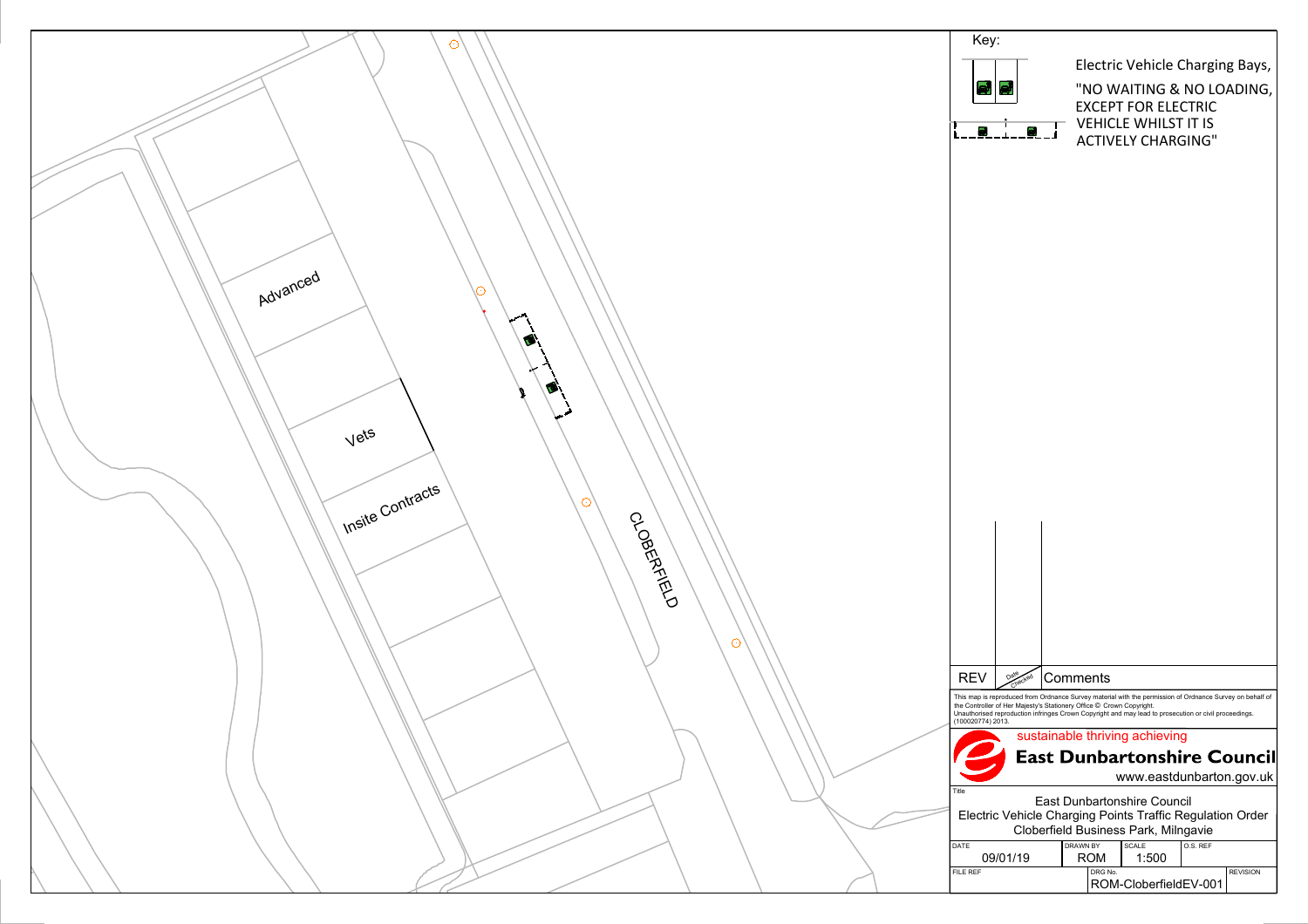# **THE EAST DUNBARTONSHIRE COUNCIL**

# **(CLOBERFIELD, MILNGAVIE)**

# **(ELECTRIC VEHICLE CHARGING PLACES) ORDER 20XX**

The East Dunbartonshire Council in exercise of the powers conferred on them by sections 1(1), 2(1) to (3), 32, 35 and Part IV of Schedule 9 of the Road Traffic Regulation Act 1984 ("the Act") and of all other enabling powers and after consultation with the Chief Constable of the Police Service of Scotland in accordance with Part III of Schedule 9 to the Act hereby make the following Order.

- 1. This Order may be cited as "The East Dunbartonshire Council (Cloberfield, Milngavie) (Electric Vehicle Charging Places) Order 20XX and shall come into operation on XXXXX.
- 2. In this Order the following expressions have the meanings hereby assigned to them:-

**"electric vehicle"** unless the context otherwise requires, means a vehicle desiged and constructed to be propelled by electricity, supplied by a battery or other form of electrical cell or reservoir;

**"electric vehicle charging place"** means a parking place which has been marked as intended for the exclusive use of an electric vehicle whilst said vehicle is being charged and at which is provided an electric vehicle charging point and is appropriately signed as per the Traffic Signs Regulations and General Directions 2016;

**"electric vehicle charging point"** means a purpose build unit designed specifically for charging electric vehicles;

**"emergency services vehicle"** means a vehicle being used by the Police, Fire Brigade or Ambulance Services;

**"parking bay"** means a space in an electric vehicle charging place which is provided for the leaving of a vehicle

**"local authority"** means a Council constituted by Section 2 of the Local Government etc (Scotland) Act 1994;

**"Council"** means the East Dunbartonshire Council incorporated under the Local Government etc (Scotland) Act 1994;

3. Each area of road which is described in Column 2 of Schedule 1 to this Order is hereby designated as an electric vehicle charging place.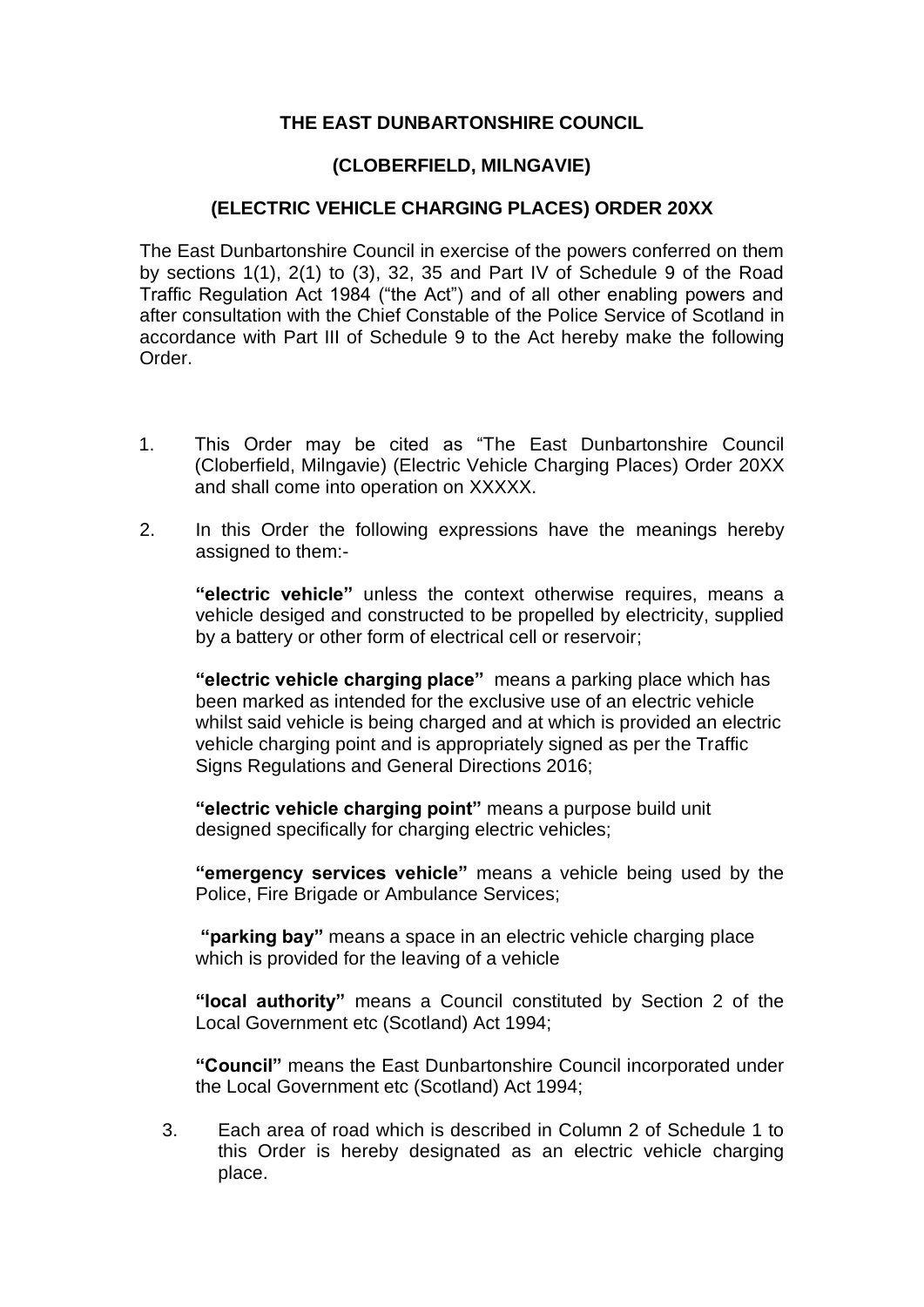- 4. The electric vehicle charging places designated in Article 3 of this Order shall only be used subject to the provision of this Order for the leaving, at all times, of an electric vehicle whilst actively being charged by the electric vehicle charging point provided that :-
	- (a) no such vehicle shall wait for a period exceeding 2 hours;
- 5. The number of parking bays in each parking place shall not exceed the number specified in Column 3 of Schedule 1 to this Order.
- 6. The limits of each electric vehicle charging place designated in Article 3 of this Order shall be indicated on the carriageway in such a manner as provided in the Traffic Sign Regulations and General Directions 2016.
- 7. Every electric vehicle left in an electric vehicle charging place designated in Article 3 of this Order shall so stand such that no parking bay is occupied by more than one such vehicle and that every part of the vehicle is within the limits of a parking bay provided that, where the length of a vehicle precludes compliance with this paragraph, such vehicle shall be deemed to be within the limits of a parking place if:-
	- (i) the extreme front portion, or, as the case may be, the extreme rear portion of the vehicle is within 300mm of an indication on the carriageway provided under Article 5 of this Order in relation to the parking place; and
	- (ii) the vehicle, or any part thereof, is not within the limits of any adjoining parking place.
- 8. Any person duly authorised by the Council or a police constable or a traffic warden in uniform may move or cause to be moved in case of an emergency, to any place they think fit, vehicles left in a parking place.
- 9. (i) Any person duly authorised by the Council or a police constable or a traffic warden in uniform may suspend the use of an electric vehicle parking place or any part thereof whenever such suspension is considered reasonably necessary:-
	- (a) for the purpose of facilitating the movement of traffic or promoting its safety; or
	- (b) for the purpose of any building operation, demolition or excavation in or adjacent to the electric vehicle charging place or the maintenance, improvement or reconstruction of the electric vehicle charging place or the laying, erection, alteration, removal or repair in or adjacent to the electric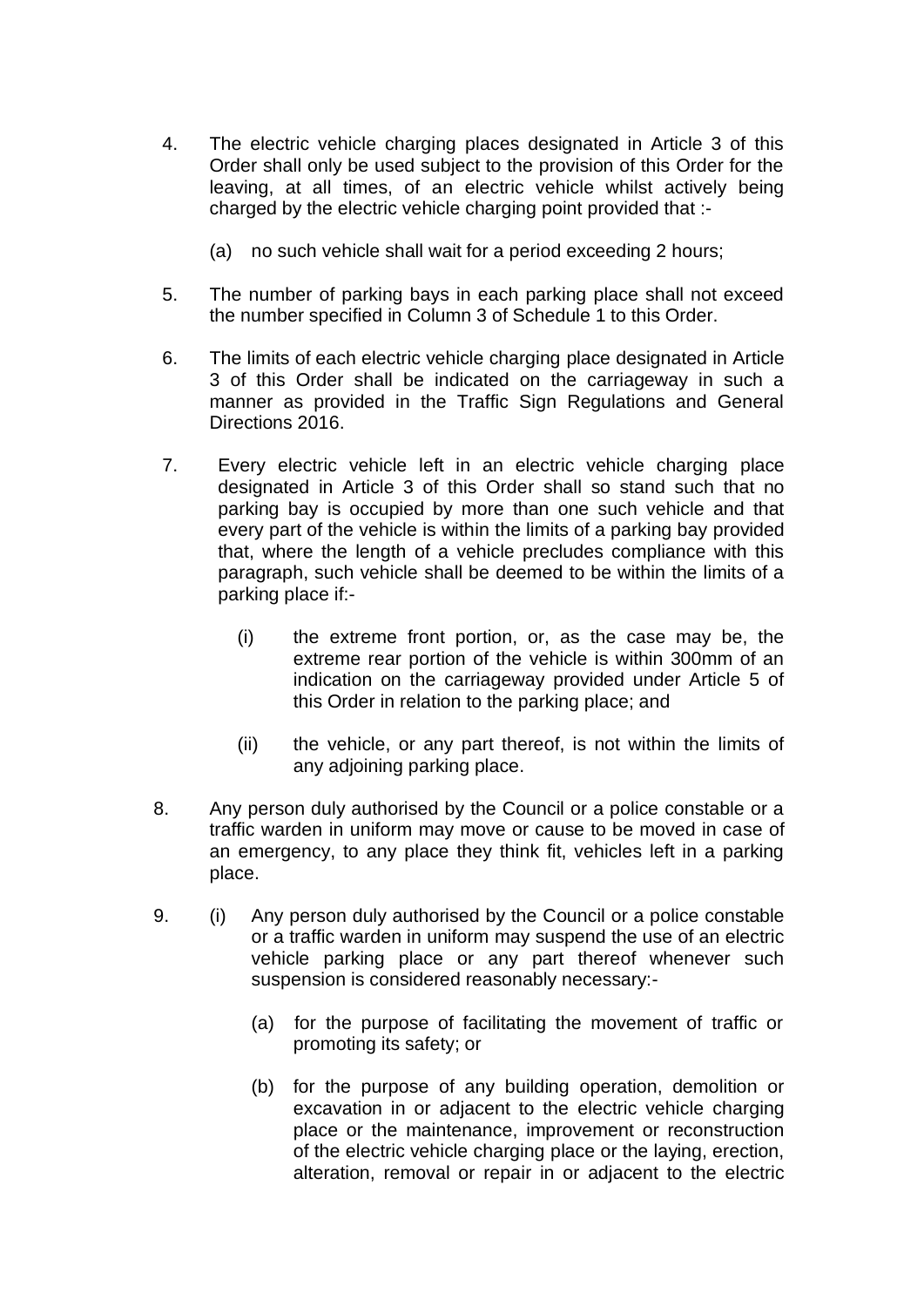vehicle charging place of any sewer or of any main, pipe or apparatus for the supply of gas, water or electricity or of any telecommunications apparatus, as defined in the Telecommunications Act 1984; or

- (c) for the convenience of occupiers of premises adjacent to the electric vehicle charging places on any occasion of the removal of furniture from one office or dwelling house to another or the removal of furniture from such premises to a depository or to such premises from a depository; or
- (d) on any occasion on which it is likely by reason of some special attraction that any street will be thronged or obstructed; or
- (e) for the convenience of occupiers of premises adjacent to the electric vehicle charging place at times of weddings or funerals, or on other special occasions;
- (ii) Any person duly authorised by the Council or a police constable or a traffic warden in uniform may suspend the use of an electric vehicle charging place or any part thereof whenever such suspensions is considered reasonably necessary for the purpose of facilitating the movement of traffic or promoting its safety.

IN WITNESS WHEREOF these presents consisting of this page together with the 2 Schedules are executed as follows :-

| Subscribed for and on behalf of<br>THE EAST DUNBARTONSHIRE<br><b>COUNCIL</b><br>By |                          |
|------------------------------------------------------------------------------------|--------------------------|
|                                                                                    | <b>Witness Signature</b> |
| <b>Karen Donnelly</b><br><b>Chief Solicitor and Monitoring Officer</b>             | <b>Witness Name</b>      |
| Place of<br>Signing                                                                | <b>Address</b>           |
| Date of<br>signing                                                                 |                          |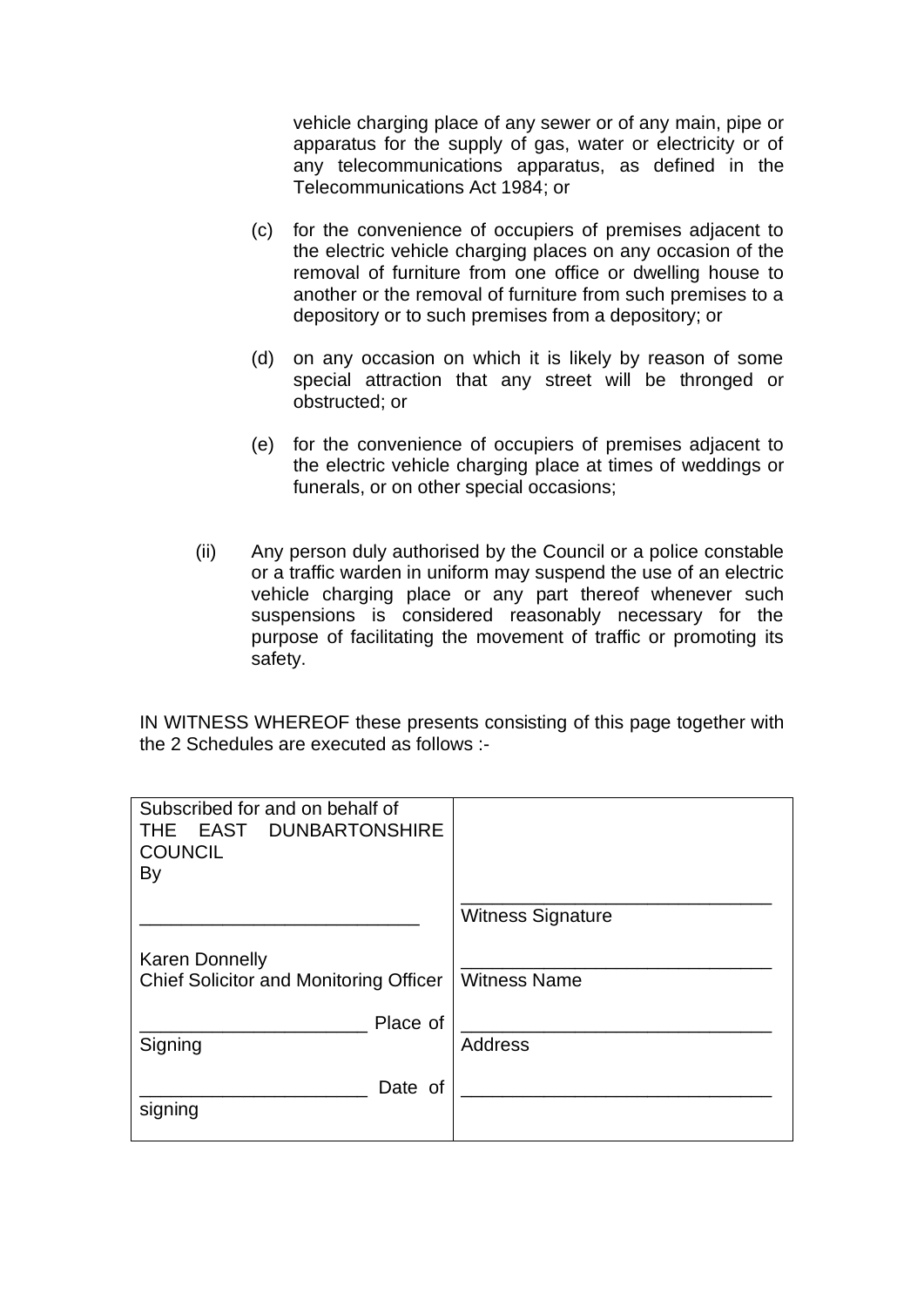### SCHEDULE<sub>1</sub>

### DESIGNATED ELECTRIC VEHICLE BAYS.

Column 1 Column 2 Column 2 Column 3 Parking Place Reference Number Areas of roads designated as Parking Places for Electric Vehicle Charging, Cloberfield, Milngavie, at which waiting is limited to two hours

Maximum number of Parking Bays

 $\overline{2}$ 

#### **MILNGAVIE**

1 That part of the southeast side of Cloberfield which is bounded on the southwest by the kerbline and which has a width throughout of 2 metres and which extends from a point 121 metres northeast of the extended northeast kerbline of Bleachfield north-eastwards for a distance of 12 metres.

**KAREN M DONNELLY CHIEF SOLICITOR AND MONITORING OFFICER**

**\_\_\_\_\_\_\_\_\_\_\_\_\_\_\_\_\_\_\_\_\_\_\_\_\_\_\_\_\_\_\_\_\_\_\_\_\_\_\_\_\_\_\_\_\_\_\_**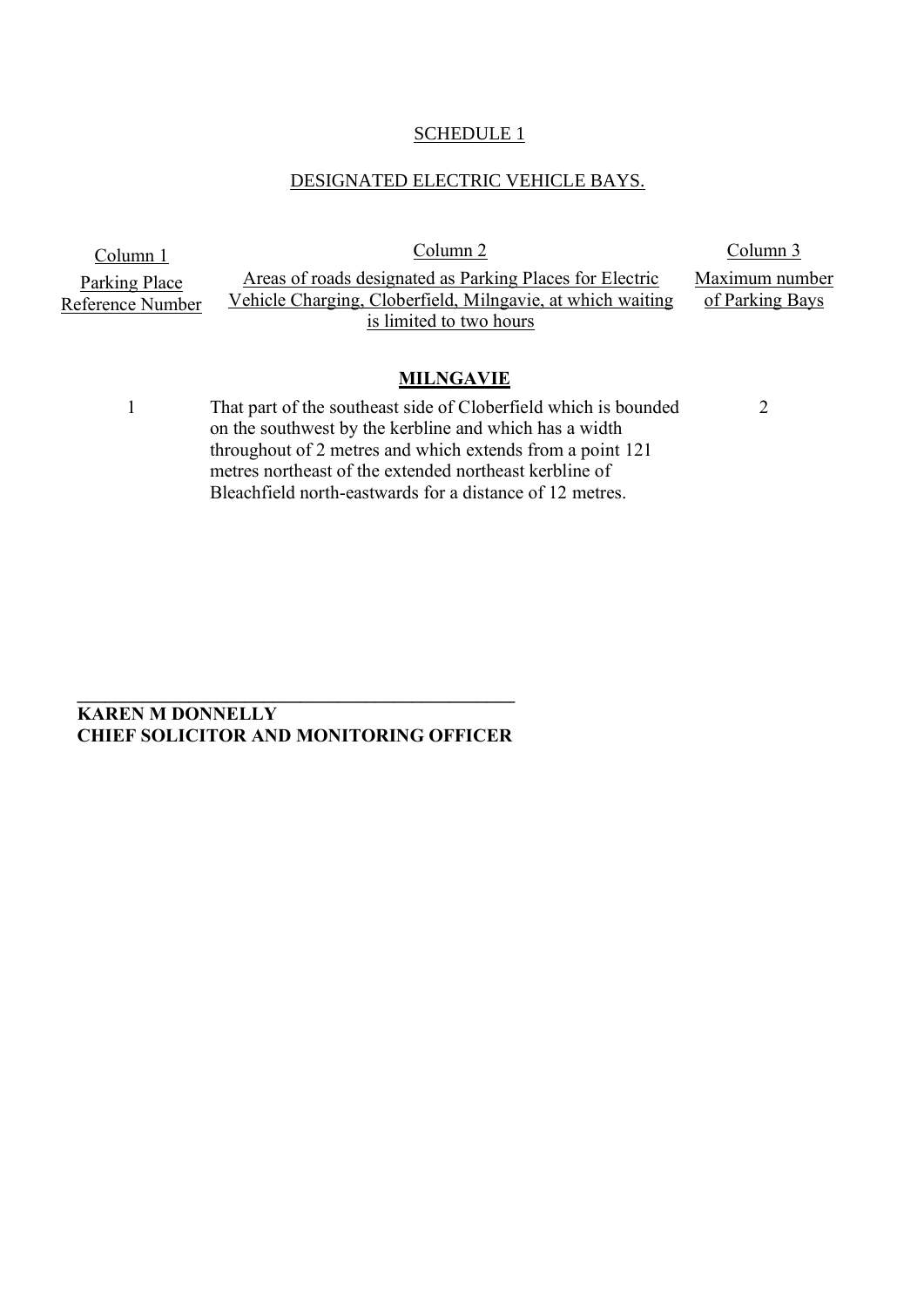## **CLOBBERFIELD, MILNGAVIE**

### **(ELECTRIC VEHICLE CHARGING PLACES**) **ORDER**

Statement of Reasons for Proposing to Make the Above Order

It is considered necessary to make the above order to allow prevent vehicles other than electricity vehicles within the bay for such time as is necessary to charge from the associated electrical charging equipment.

Sgd Karen M Donnelly Chief Solicitor and Monitoring Officer